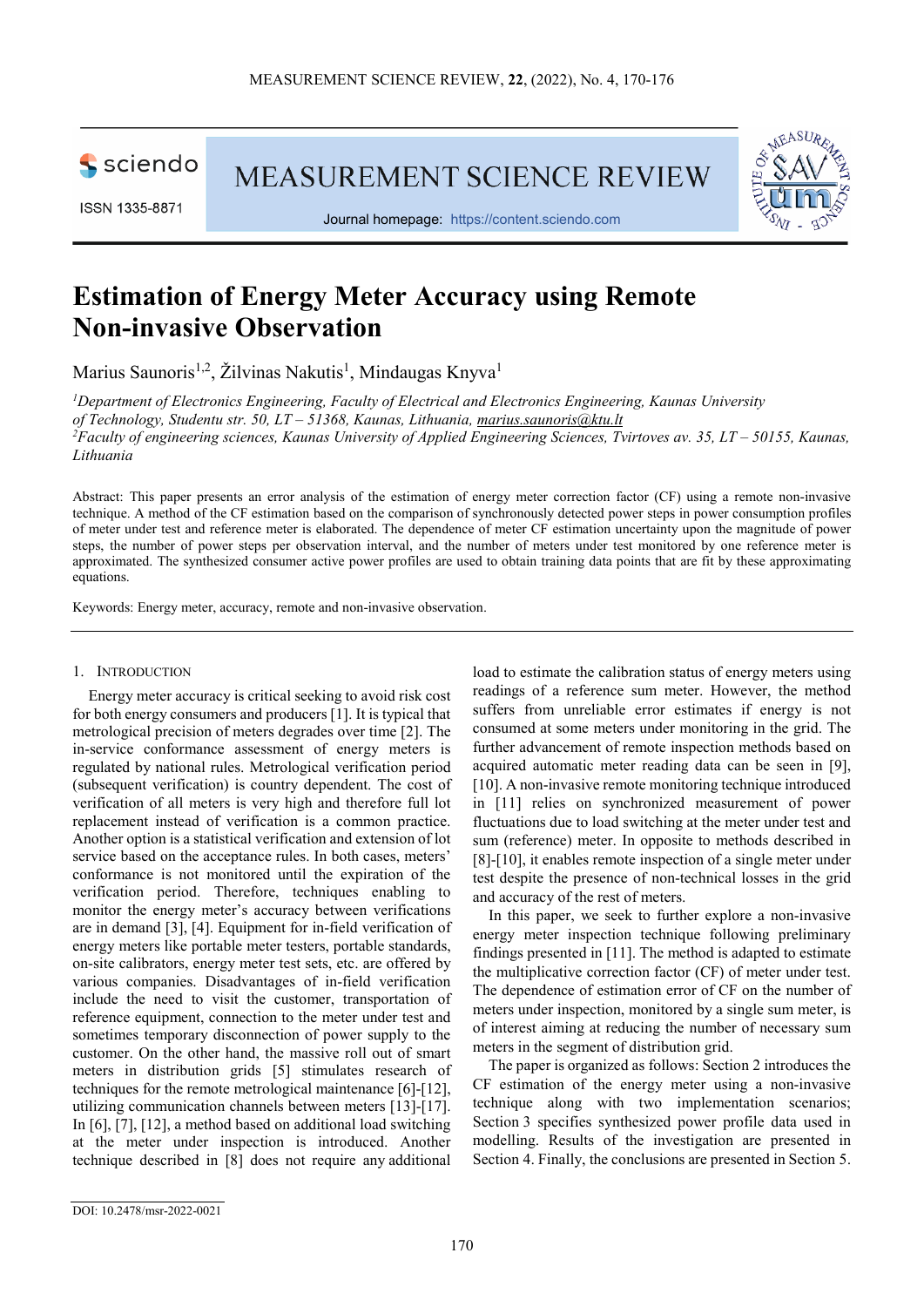## 2. CORRECTION FACTOR ESTIMATION TECHNIQUE

#### *A. Power steps at reference and meter under monitoring*

In the LV AC grid configuration (Fig.1.), energy meters are connected to the different points of the grid in order to measure the load energy, power consumption, voltage and electrical current. Usually "Total meter" (Fig.1.) measures the total power of all meters ("Meter n"), which are connected behind it. The typical power profiles acquired by the total meter and another three consumer meters are shown in Fig.2. The total active power can be expressed as

$$
P_T = \sum_{n=1}^{N_m} k_n \cdot P_n,\tag{1}
$$

where  $P_T$  is the total active power of all *n* consumer loads;  $P_n$ is active power of n-th consumer load,  $k_n$  is the CF of the nth consumer meter,  $N_m$  is the number of consumer meter.

It can be assumed, that the "Total meter" (Fig.1.) is an accurate (calibrated) energy meter (power meter). However, the accuracy of consumer load connected energy meters is not known. Power steps measured by the "Total meter" and "Meter n" can be exploited for the evaluation of the accuracy of "Meter n". Certainly, measurements must be performed simultaneously. Two scenarios can be envisaged. The first scenario is based on the utilization of only non-overlapping power steps while the second scenario relies on the application of all power steps (overlapping and nonoverlapping).



Fig.1. LV distribution grid and energy meter connections.

The power step can be characterized by its magnitude and time moment of edge occurrence. The threshold for power step magnitude to be used in the CF estimation procedure has to be preset in order to exclude small steps that are buried in noise. To detect a step, the maximal edge duration  $t_e$  of the power step is also set to a chosen value. In this work,  $t_e$  is assumed to be less than five samples when power profile sampling period is 1 second. The minimal speed of the edge rise or fall is set to be not less than 10 W per sampling period. Moreover, the power consumption fluctuations before and after the power step edge are restricted to be less than a threshold level by means of not detecting a power step, which standard deviation of the power fluctuation before and after its edge exceeds by 20 W.

Fig.2. shows typical power consumption profiles with power steps. These power steps can overlap (1-2 in Fig.2.) or not overlap (3-8 in Fig.2.). The overlapping power steps are such power steps, which appear on two or more consumer loads at the same time moment. In addition, we assume the power steps are overlapping if the following expression holds true:

$$
\left( \left| \frac{|\Delta P_T - \Delta P_n|}{\Delta P_T} \right| \right) \cdot 100 \ge 5\%,\tag{2}
$$

where  $\Delta P_T$  is the total active power step magnitude measured by the "Total meter";  $\Delta P_n$  is the active power step magnitude of the particular consumer load.

A comprehensive description of the definition of the power step and of non-overlapping and overlapping power steps can be found in [11].



Fig.2. Typical power profiles of the total meter (lower) and another three consumer meters (upper): 1-2 - overlapping power steps; 3-8 – non-overlapping power steps.

## *B. The first implementation scenario*

Implementation of the first scenario assumes that only nonoverlapping power steps (denote  $N_s^*$ ) are used for the estimation of meter CF. Therefore, CF of the n-th meter estimated using i-th power step is defined:

$$
k_{ni}^* = \Delta P_{Ti}^* / \Delta P_{ni}^*,\tag{3}
$$

where  $\Delta P_{Ti}^*$  is the active power of non-overlapping step measured by the "Total meter";  $\Delta P_{ni}^*$  is the active power magnitude of the i-th non-overlapping step measured by the n-th meter.

Usually, for one consumer load in the given observation interval there is more than one step. Therefore, the averaged CF of the n-th consumer meter reads:

$$
\bar{k}_n^* = \frac{1}{N_s^*} \sum_{i=1}^{N_s^*} k_{ni}^*,\tag{4}
$$

where  $N_s^*$  is the number of non-overlapping power steps in the given observation interval;  $k_n^*$  is the averaged CF of the n-th consumer meter.

Averaged CF of all consumer meters that are connected in the particular distribution grid can be defined:

$$
\bar{k}^* = \frac{1}{N_m} \sum_{n=1}^{N_m} \bar{k}_n^*.
$$
 (5)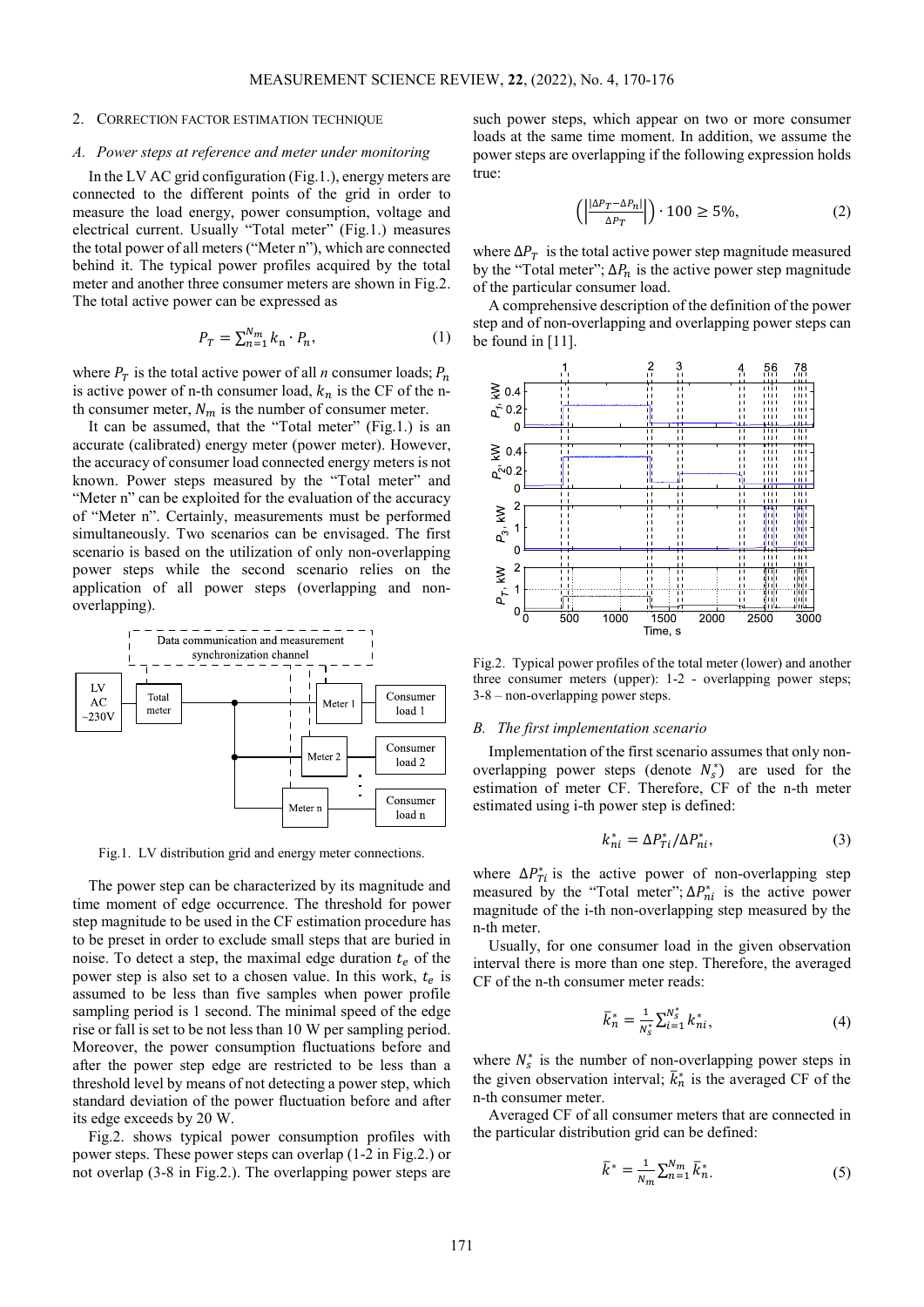#### *C. The second implementation scenario*

The implementation of the second scenario assumes the utilization of all power steps (denote  $N_s$ ). Some of these power steps are overlapping. Therefore, CF of the n-th meter estimated from the i-th power step is defined:

$$
k_{ni} = \Delta P_{Ti} / \Delta P_{ni},\tag{6}
$$

where  $\Delta P_{Ti}$  is the active power of step measured by the "Total" meter";  $\Delta P_{ni}$  is the active power magnitude of the i-th step measured by the n-th meter.

In this scenario, the averaged CF of the n-th consumer meter can be defined as

$$
\bar{k}_n = \frac{1}{N_s} \sum_{i=1}^{N_s} k_{ni},\tag{7}
$$

where  $N_s$  is the number of all power steps during the period of observation,  $\bar{k}_n$  is the averaged CF of the n-th meter.

In this case, the average CF of all meters can be defined as

$$
\bar{k} = \frac{1}{N_m} \sum_{n=1}^{N_m} \bar{k}_n.
$$
 (8)

If all power steps are non-overlapping, the following expression holds true:

$$
\bar{k}^* = \bar{k}.\tag{9}
$$

#### 3. DATA PREPARATION AND MODELING

For the CF error analysis, the synthesized power consumption profile data of individual households generated using the tool LoadProfileGenerator [18], [19] are used. Time resolution (power sampling period) of energy consumption is 1 s. Generated power samples are assigned equal to corresponding meter readings by assuming each meter's CF is equal to one  $(k_{0n}^* = 1; k_{0n} = 1; k_0^* = 1; k_0 = 1;$  where  $n = 1, 2, 3, \ldots$ ). The total load profile is obtained by summing up load profiles of all synthesized household consumptions. In this preliminary analysis, distribution line losses are neglected.

The corresponding relative errors of the evaluation of the CF can be expressed as

$$
\delta \bar{k}_n^* = \frac{\bar{k}_n^* - \bar{k}_{0n}^*}{\bar{k}_{0n}^*} \cdot 100 \, [\%], \tag{10}
$$

$$
\delta \bar{k}_n = \frac{\bar{k}_n - \bar{k}_{0n}}{\bar{k}_{0n}} \cdot 100 \, [\%],\tag{11}
$$

$$
\delta \bar{k}^* = \frac{\bar{k}^* - \bar{k}_0^*}{\bar{k}_0^*} \cdot 100 \, [\%], \tag{12}
$$

$$
\delta \bar{k} = \frac{\bar{k} - \bar{k}_0}{\bar{k}_0} \cdot 100 \, [\%], \tag{13}
$$

where  $\delta k_n^*$  is the relative error of the CF estimation of each consumer load meter (non-overlapping power steps are used in CF estimation);  $\delta \bar{k}_n$  is the relative error of the CF estimation of each consumer load meter (all power steps are used in CF estimation);  $\delta \bar{k}^*$  is the relative error of the

averaged CF estimation of all consumer meters (nonoverlapping power steps are used for the calculations);  $\delta \bar{k}$  is the relative error of the estimation of averaged CF of all consumer meters (all power steps are used for the calculations).

#### 4. RESULTS

As it can be seen from Fig.3., the non-overlapping power steps (denoted by  $N_s^*$ ) comprise only a small fraction of all power steps. It is obvious that the number of power steps is linearly proportional to the observation period in the synthesized power profiles that were used in the following analysis.



Fig.3. Relationship between time interval of power profile and sum of power steps ( $\Delta P_n \ge 100$  W, the number of grid meters is 30).



Fig.4. The scatter diagram of the number of power steps at each meter (different dot color denotes different meter). The time interval of power profile is 744 hours =  $31 \text{ days} = 1 \text{ month}$ , only power steps with the magnitude not less than 100 W are detected.

The distribution of all power steps  $N_s$  among every meter is presented in Fig.4. Each point in Fig.4. shows how many steps were detected at the n-th meter in the grid. It can be seen that the number of steps detected by each meter is strongly scattered. Fig.5. shows a distribution of non-overlapping power steps at every meter. If the number of meters in the grid increases, the number of non-overlapping power steps considerably decreases.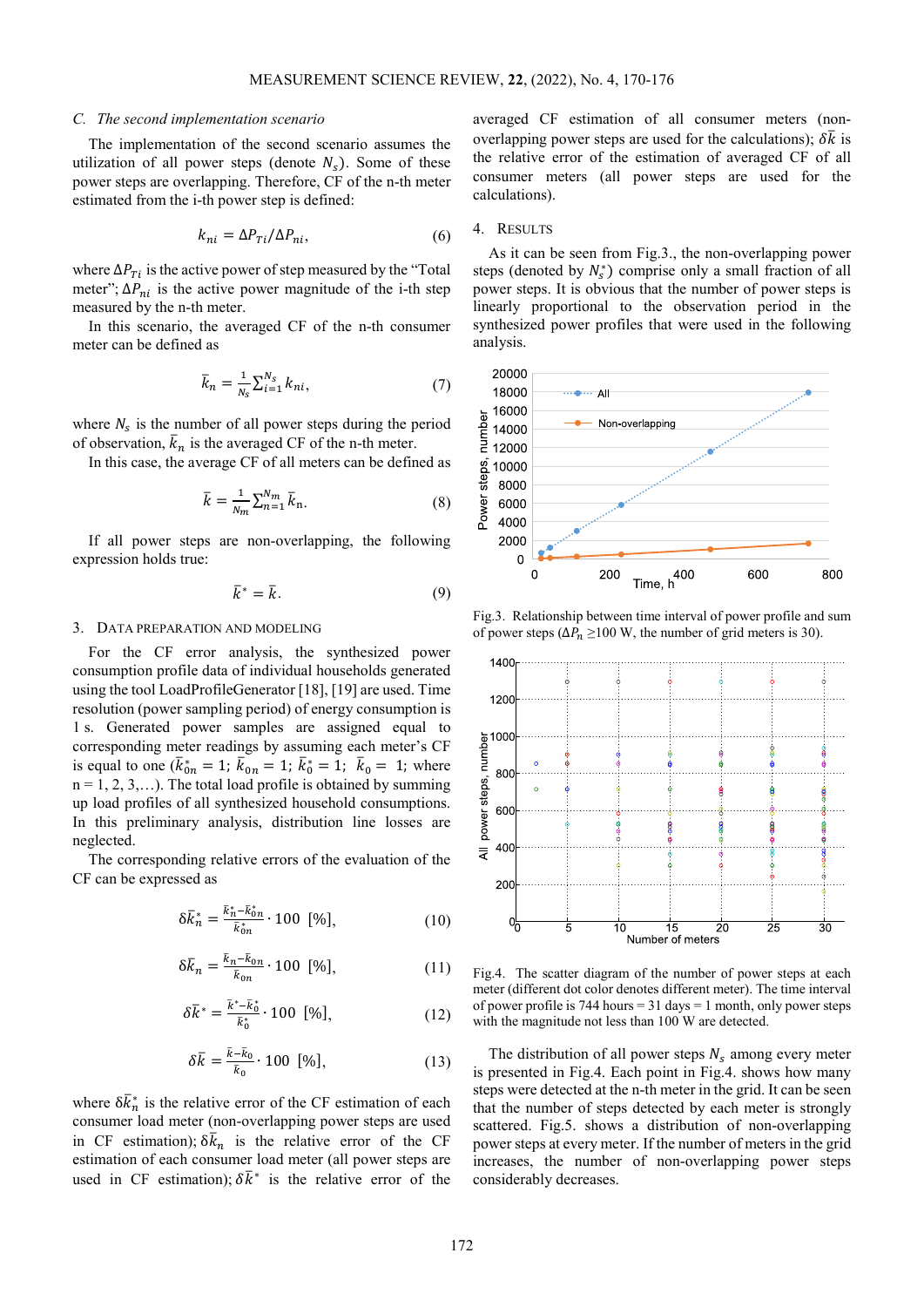From the results presented in Table 1. it is evident that smaller power loads switching dominates in the power consumption profile. Analysis of power steps (Table 1.) shows that a large part of the small magnitude power steps is overlapping. Therefore, in order to detect non-overlapping power steps, it is advisable to employ the range of higher magnitude power steps.



Fig.5. The scatter diagram of non-overlapping power steps at each meter. The time interval of power profile is 744 hours, only power steps with the magnitude not less than 100 W are detected.

The estimation error of the CF of each consumer meter depends on the number of grid meters, on the number of power steps, and on the magnitude of power steps. The statistical analysis reveals that using only non-overlapping power steps yields lower errors. Fig.6. shows the distribution of the estimation error of the CF per meter.

The statistical analysis also reveals that using all power steps instead of only non-overlapping steps, yields higher estimation error of the CF per meter. The increasing number of grid meters causes the higher level of overlapping. The distribution of the estimation error of the CF of each meter when all power steps are used for the evaluation is presented in Fig.7.

The averaged parameters  $\delta \bar{k}^*$ ,  $\delta \bar{k}$  and their standard errors  $SE_{\delta \bar{k}}$ ,  $SE_{\delta \bar{k}}$  of grid meters are used for the comparison. Table 2. shows that using only non-overlapping power steps the obtained estimation error of the averaged CF of all meters almost does not depend upon the number of meters (or consumer loads) in the grid. However, utilizing all power steps results in the obvious relationship between the number of meters in the grid and estimation error of the meter's CF. Standard errors are significant for the estimation error of the averaged CF when using all power steps.

The number of detected power steps also influences the estimation error of the averaged CF (see Table 3.). The strong influence can be observed if all power steps are used. Note that the variation of the values of standard error of the estimation error of the averaged CF ( $SE_{\delta \bar{k}}$  ) is much less when non-overlapping power steps are used.



Fig.6. The distribution of the estimation error of the CF of each (n) meter (only non-overlapping power steps are used, the time interval of power profile is 744 hours,  $\Delta P_n \geq 300$  W).



Fig.7. The distribution of the estimation error of the CF of each (n) meter (all power steps are used, the time interval of power profile is 744 hours,  $\Delta P_n \geq 300$  W).

| Number of meters | $\Delta P_n = (100 \div 300)$ [W] |    | $\Delta P_n = (300 \div 500)$ [W] |    | $\Delta P_n = (500 \div 1000)$ [W] |            | $\Delta P_n \ge 1000$ [W] |     |
|------------------|-----------------------------------|----|-----------------------------------|----|------------------------------------|------------|---------------------------|-----|
|                  |                                   |    |                                   |    |                                    |            |                           |     |
|                  | 208                               | 45 |                                   | 48 | 168                                | 148        |                           |     |
|                  | 618                               | 50 | $\sim$                            |    | 42 <sup>7</sup>                    | າາາ<br>44. | $\tau c$                  | 122 |

 1088 167 186 57 602 201 255 135 1669 162 321 72 759 139 387 128 2441 166 409 48 836 116 478 119 3047 208 478 47 964 121 610 152 3418 185 537 44 1184 122 684 143

Table 1. The relationship between number of power steps and the magnitude of power steps (the observation interval is 240 hours (10 days)).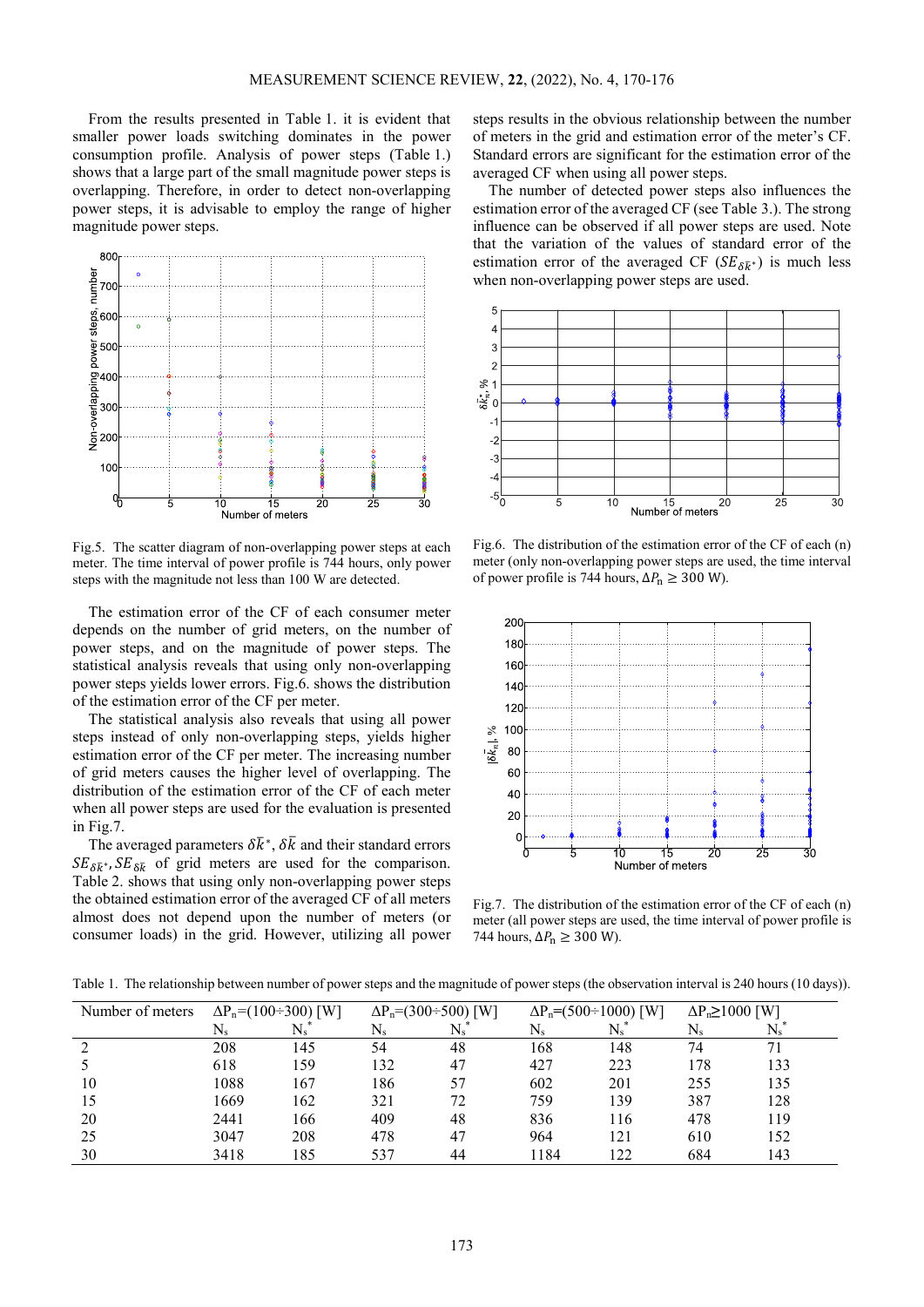Table 2. The relationship between the estimation error of the averaged CF of all meters and the number of meters ( $\Delta P_n \geq 300$ W, the observation interval is 240 hours).

| $N_m$ | $\mathsf{L}\mathsf{P}'_0$ | $SE_{\delta \bar{k}^*,}[\%]$ | $\delta k$ , [%] | $SE_{\delta \bar{k}}$ , [%] |
|-------|---------------------------|------------------------------|------------------|-----------------------------|
| 2     | 0.059                     | 0.805                        | 0.043            | 0.309                       |
| 5     | 0.104                     | 1.039                        | 1.246            | 0.897                       |
| 10    | 0.434                     | 0.801                        | 5.792            | 3.300                       |
| 15    | 0.002                     | 0.690                        | 5.744            | 2.829                       |
| 20    | 0.255                     | 0.613                        | 19.801           | 7.685                       |
| 25    | 0.020                     | 0.569                        | 20.862           | 7.633                       |
| 30    | 0.073                     | 0.516                        | 30.807           | 9.553                       |

When solving a problem of selection of number of meters and a number of steps to acquire in order to achieve the best accuracy of the CF estimate, the uncertainty should be considered the target. The uncertainty of the CF estimate includes both averaged error (absolute shift) and its standard error:

$$
u(\delta \bar{k}) = \sqrt{(\delta \bar{k})^2 + (SE_{\delta \bar{k}})^2}.
$$
 (14)

To derive mathematical approximation of the uncertainty relationship to the number of power steps  $N_s$  and different number of meters  $N_m$ , the following steps are completed:

1. Synthesizing of power consumption profiles of different consumers are performed using the open source tool LoadProfileGenerator [18]. These profiles are accepted as readings of a corresponding customer load meter by setting the CF equal to 1.0.

- 2. Estimations of the CF of each meter according to (10) or (11) are made using the proposed detection of power steps in power consumption profiles.
- 3. The averaging of CFs ((12), (13)) and the calculations of the uncertainties of the estimations of CF of each meter is conducted according to (14).
- 4. Data points consisting of three coordinates (uncertainty, number of meters, and number of steps) are approximated in order to model the function (see Table 4.)

$$
u(\delta \bar{k}) = \hat{u} = F(N_m, N_s) \tag{15}
$$

by applying Matlab function of Curve Fitting Tool.

It is found that linear approximation fits the obtained data representing samples of (15) well, according to the R-square (the coefficient of multiple determination) shown in Fig.8.- Fig.10.

Analytical relationships (Table 4., Fig.8.-Fig.10.) may be used to choose the combination of uncertainty, number of grid meters and number of power steps required to complete the CF estimation procedure. A good fit to linear approximation of the function (15) indicates that in the range of explored  $N_m$  and  $N_s$  their optimal values do not exist. Indeed, the larger is the number of power steps  $N_s$ , the less is uncertainty due to more averaged items. Also, the larger is the number of meters  $N_m$  in the grid, the uncertainty tends to increase because of negative influence of larger number of overlapping power steps.



Fig.8. a) Approximation of the relationship  $\hat{u} = F(N_m, N_s)(\Delta P_n \ge 100 \text{ W})$ ; b) Residuals plot, where  $r = u - \hat{u}$ ,  $\hat{u}$  – predicted value of *u*. Table 3. The relationship between the estimation error of the averaged CF of 10 meters and the number of power steps ( $\Delta P_n \ge 500$  W).

| Observation interval, h | $ \delta \bar{k}^* $ ,[%] | $\lceil\% \rceil$<br>$SE_{\delta \bar{k}^*}$ , [ | $ \delta \bar{k} $ ,[%] | $SE_{\delta \bar{k}}$ , [%] | $\rm N_s$ |      |
|-------------------------|---------------------------|--------------------------------------------------|-------------------------|-----------------------------|-----------|------|
| 24                      | 0.53                      | 0.81                                             | 6.83                    | .70                         | 40        | 95   |
| 48                      | 0.37                      | 0.85                                             | 2.30                    | 1.89                        | 73        | 183  |
| 120                     | 0.29                      | 0.83                                             | 1.88                    | 1.38                        | 171       | 456  |
| 480                     | 0.11                      | 0.80                                             | 1.38                    | 0.63                        | 691       | 1698 |
| 744                     | 0.16                      | 0.79                                             | .30                     | 0.56                        | 1148      | 2708 |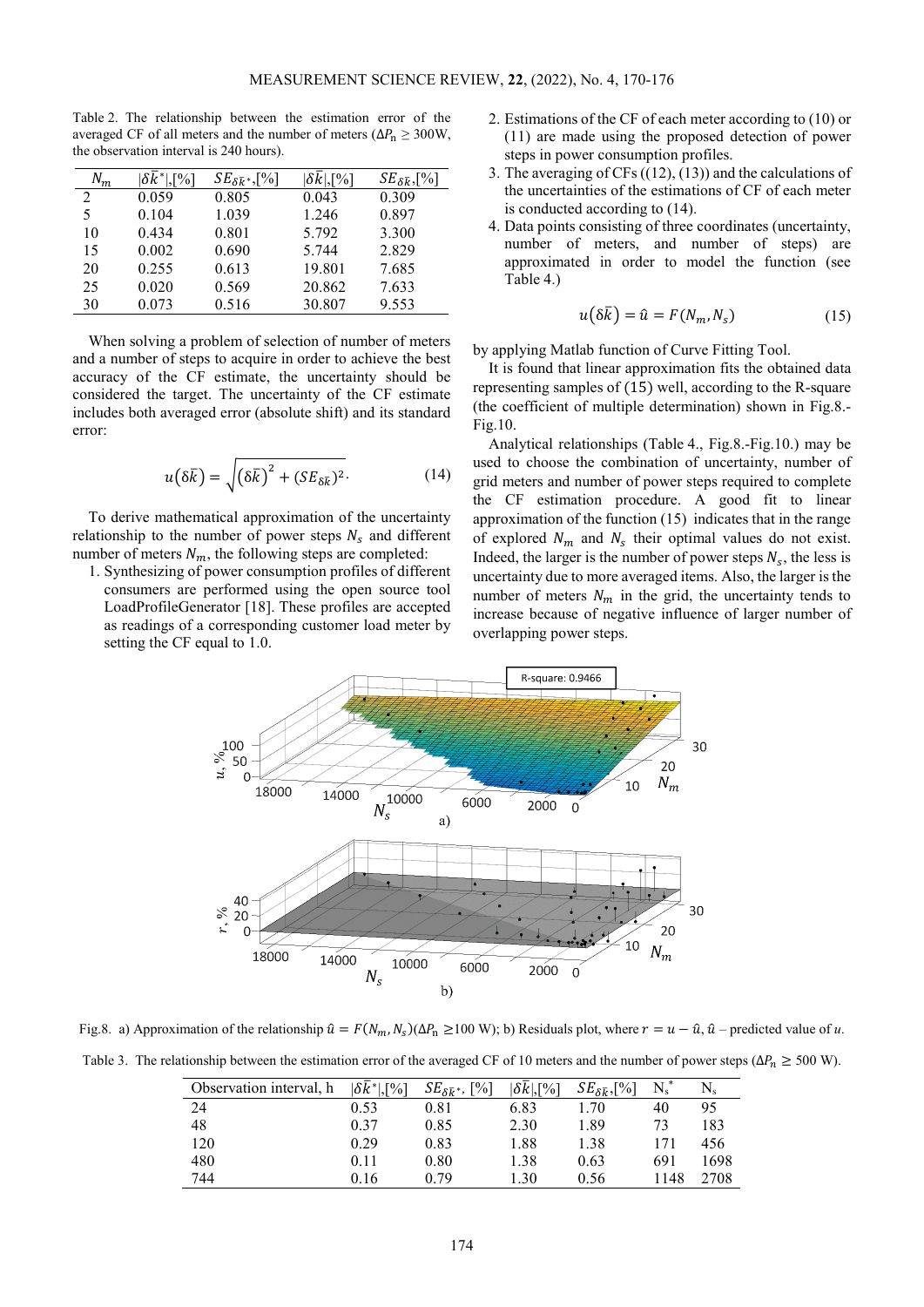

Fig.9. a) Approximation of the relationship  $\hat{u} = F(N_m, N_s)(\Delta P_n \ge 300 \text{ W})$ ; b) Residuals plot, where  $r = u - \hat{u}$ ,  $\hat{u}$  – predicted value of *u*.



Fig.10. a) Approximation of the relationship  $\hat{u} = F(N_m, N_s)(\Delta P_n \ge 500 \text{ W})$ ; b) Residuals plot, where  $r = u - \hat{u}$ ,  $\hat{u}$  – predicted value of *u*.

Table 4. Approximations of the uncertainty of averaged CF estimation (the observation interval is 744 hours).

| $\Delta P_n$ threshold | $\hat{u} = F(N_m, N_s)$                                              | Fig. |
|------------------------|----------------------------------------------------------------------|------|
| >100W                  | $\hat{u}$ = -10.43+3.688 N <sub>m</sub> -0.001793 N <sub>s</sub> [%] |      |
| >300W                  | $\hat{u}$ =14.61+13.61·N <sub>m</sub> -1.876·N <sub>s</sub> [%]      | Q,   |
| >500W                  | $\hat{u}$ =7.209+5.826·N <sub>m</sub> -1.512·N <sub>s</sub> [%]      | 10   |

#### 5. CONCLUSIONS

Uncertainty analysis of energy meter correction factor estimation using the introduced remote non-invasive technique is performed utilizing synthesized power consumption profiles.

It is found that the uncertainty can be reduced by acquiring more power samples (negative linear coefficient in the approximating equation) and by attributing a sum meter to monitor less meters under inspection (positive linear coefficient in the approximating equation). In opposite to the initial expectations, any optimal number of meters minimizing the correction factor uncertainty was not identified. When the number of meters inspected using a single sum reference meter increases, the larger percentage of occurrence moments of all power steps taking place in the

grid due to customer loads switching tends to overlap. More overlapping power steps seem to cause the growth of uncertainty despite the expectation that different overlapping directions (up and down steps) will suppress each other's influence in the averaging process. Considering up to 30 meters grouped with a sum meter, the obtained results did not reveal anything but linear growth of the uncertainty in response to the increase of number of meters. Nevertheless, the approximated empirical relationship between the correction factor uncertainty and both numbers of detected steps and meters monitored by a sum meter, provides means to select combinations of the number of steps to acquire and the number of meters seeking to meet requirements for the estimation uncertainty.